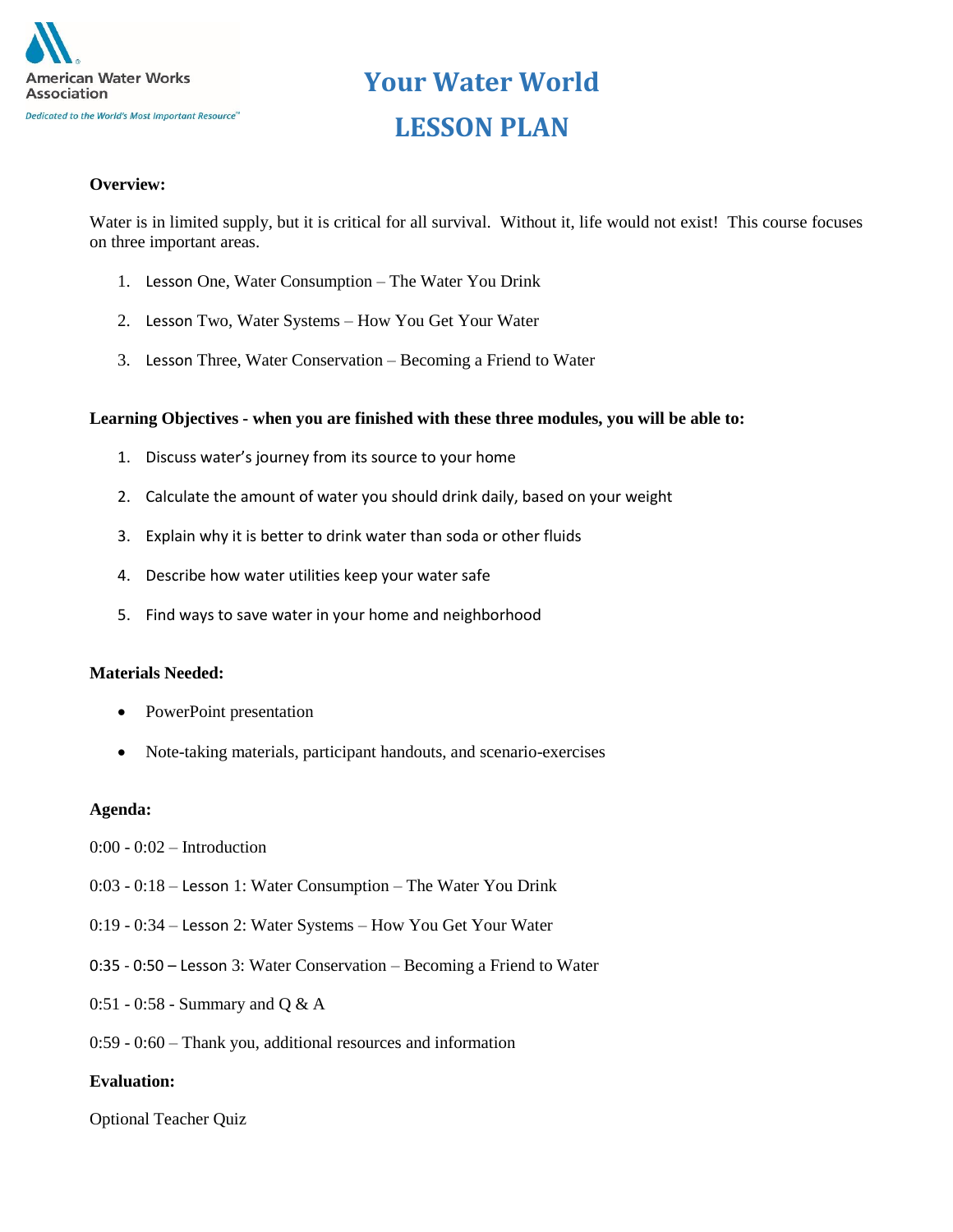

# **Your Water World**

### **LESSON PLAN**

#### **Activities for Module 1, Water Consumption – The Water You Drink**



- 3. There are approximately 8
- pounds in a gallon; divide #2 answer by 8
- 4. Multiply #3 answer by 16 (there are 16 cups in a gallon)
- 5. The answer to #4 tells you how many 8 ounce cups of water are in your body
- of water 3. ? pounds +  $8 = ?$ ? gallons of water
- 4. ?? gallons x 16 cups = ??? cups of water in your body
- 5. How many 8 ounce cups of water are in YOUR body? ₩
- 1. I weigh  $\frac{y}{x''}$  pounds.
- 2. "X" pounds  $x 60\% = ?$  pounds of water
- 3. ? pounds of water  $\div$  8 gallons of water = ??
- 4. ?? gallons of water x 16 cups = ??? cups of water in your body
- 5. There are ??? cups of water in my body.

So….how many cups of water are in your body?

### Tap vs. Bottled Water: Yearly Value

\$309.40 Extra Dollars a Year???

Buy two tickets to a professional NBA game in your home town

5. Put it in the bank and add it to your college savings account

What would you do with \$309.40 extra dollars a year? 1. Treat your little brother to a movie once a month for a year 2. Order one medium pizza & breadsticks every month for a year

Buy some new school clothes for \$309.40

Drinking 5 gallons of water a week for a year:

- Tap water: \$2.60 per year
- Bottled water: \$312.00 per year

3.

4.

6. What else????

What do you save per year if you drink tap water instead of bottled water?

- $.5309.40$
- What else could you buy with your savings instead of bottled water?

₩

₩

- 1. 5 gallons of tap water a week for a year costs = \_\_\_\_\_\_\_\_\_\_ per year
- 2. 5 gallons of bottled water a week for a year costs =  $\frac{1}{2}$  per year
- 3. #1 minus #2 per year is equal to…..
- 4. \$\_\_\_\_\_\_\_\_\_\_\_\_\_

Drinking tap water saves you \$\_\_\_\_\_\_\_\_ per year!

#### **What could YOU spend your extra money on?**

**1. \_\_\_\_\_\_\_\_\_\_\_\_\_\_\_\_\_\_\_\_\_\_\_\_\_\_\_\_\_\_\_\_\_\_\_\_\_\_\_ 2. \_\_\_\_\_\_\_\_\_\_\_\_\_\_\_\_\_\_\_\_\_\_\_\_\_\_\_\_\_\_\_\_\_\_\_\_\_\_\_ 3. \_\_\_\_\_\_\_\_\_\_\_\_\_\_\_\_\_\_\_\_\_\_\_\_\_\_\_\_\_\_\_\_\_\_\_\_\_\_\_ 4. \_\_\_\_\_\_\_\_\_\_\_\_\_\_\_\_\_\_\_\_\_\_\_\_\_\_\_\_\_\_\_\_\_\_\_\_\_\_\_**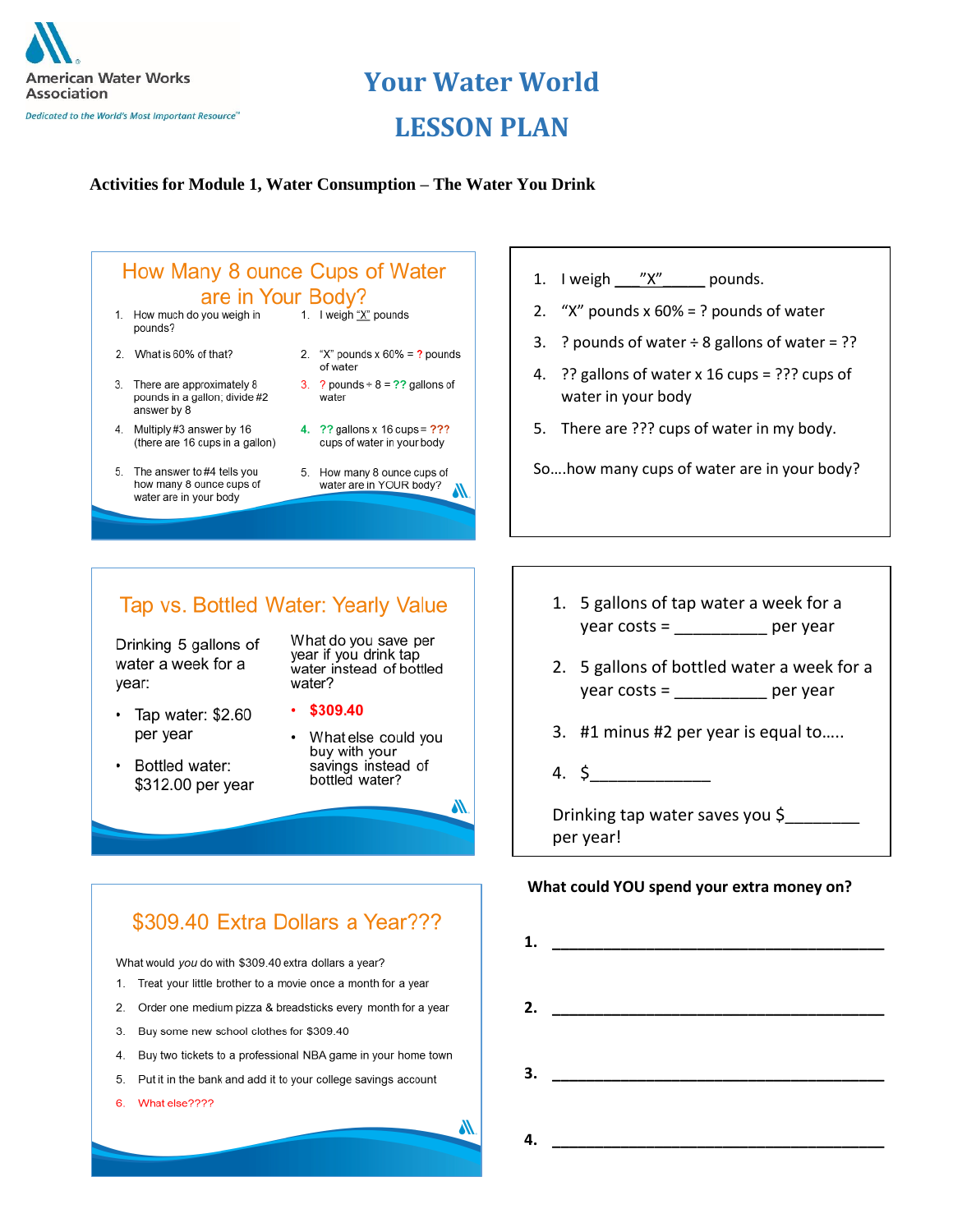

## **Your Water World LESSON PLAN**

#### **Activities for Module 2, Water Systems – How You Get Your Water**



A Typical Water System: From Source to Tap and Back





Water Treatment **Water Storage and Distribution**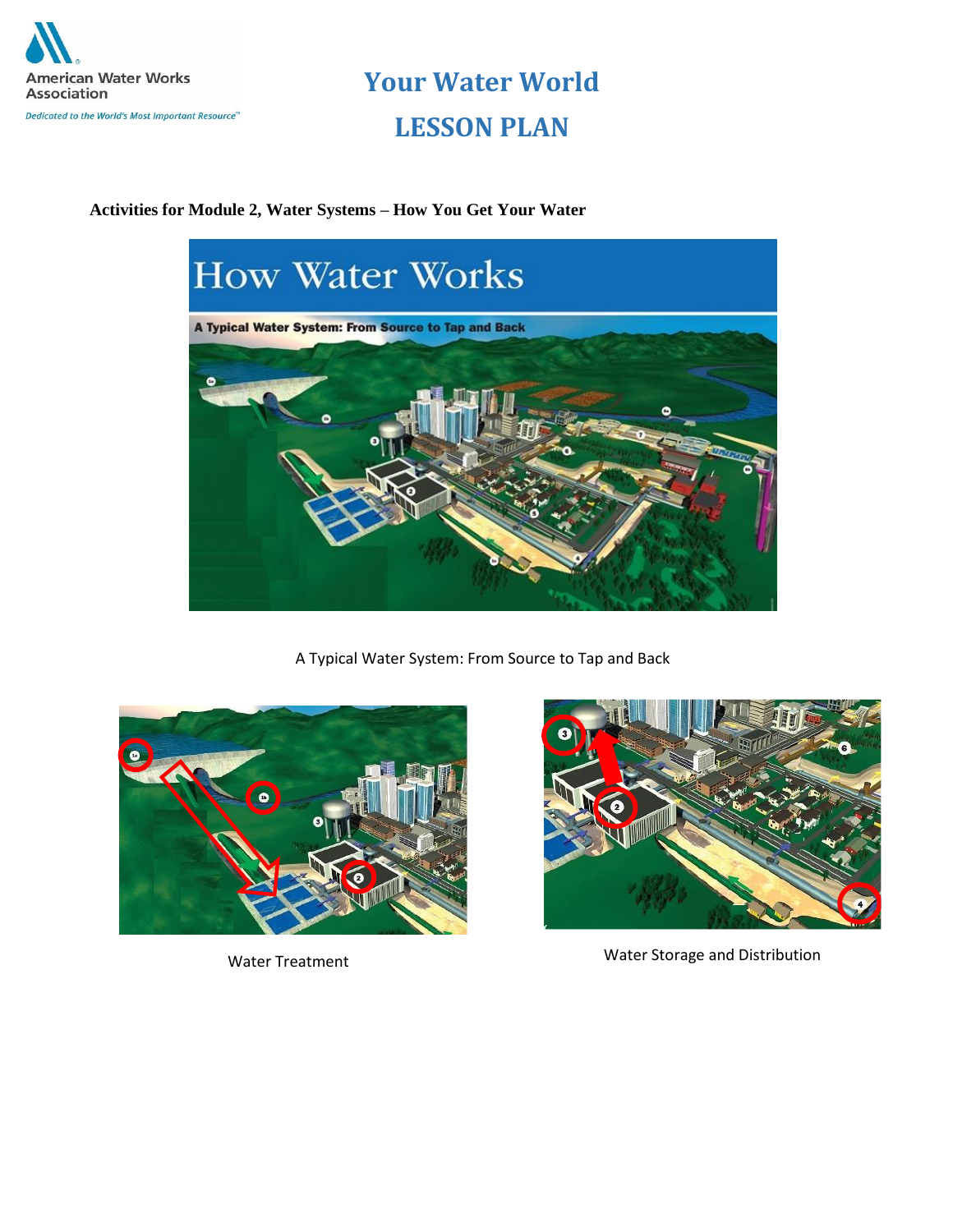

### **Your Water World**

### **LESSON PLAN**

#### **Activities for Module 3, Water Conservation – Becoming a Friend to Water**









How Can You Save Water For Future Generations?

#### **How could YOU become a "Friend to Water"?**